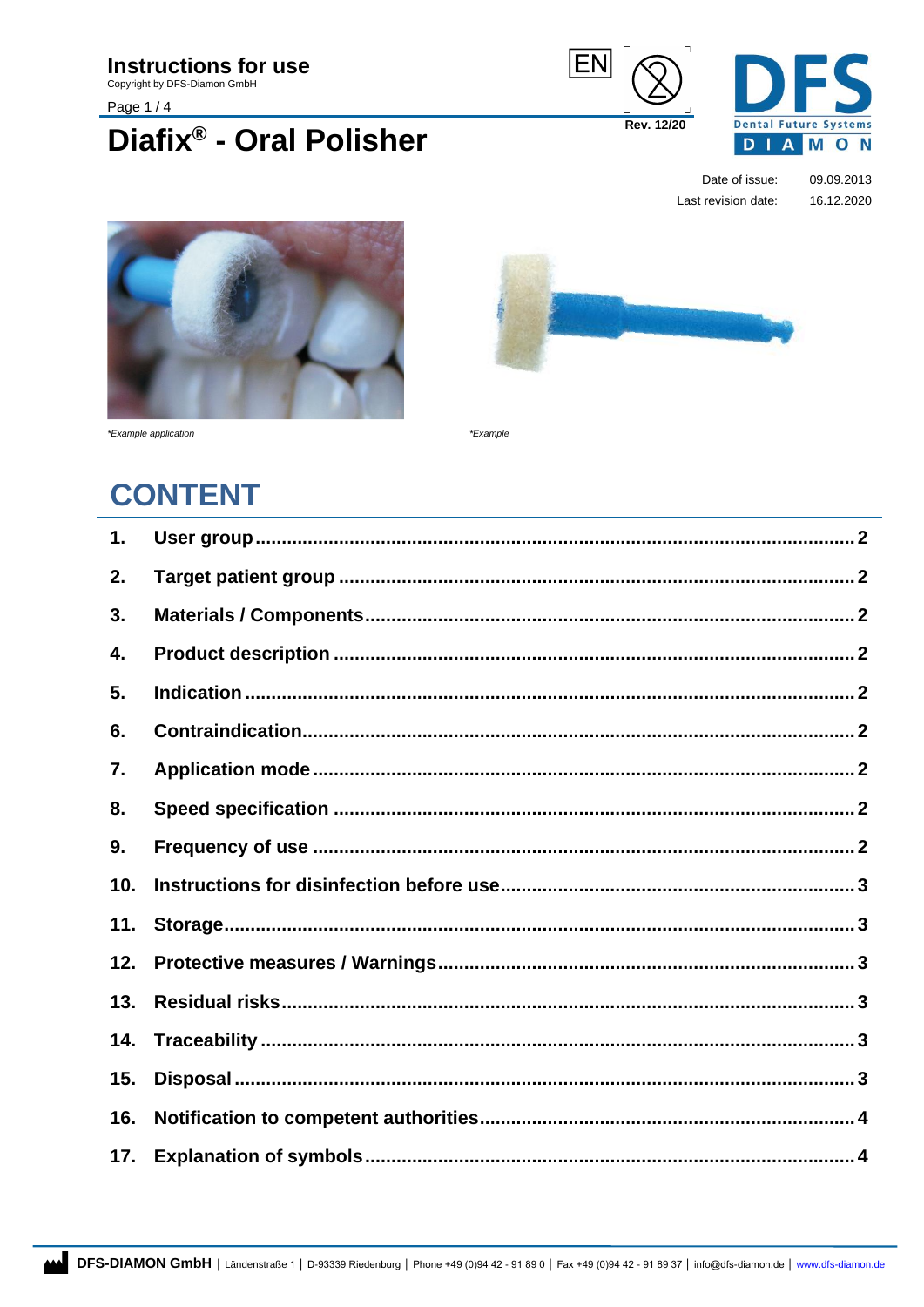Page 2 / 4

# **Diafix® - Oral Polisher Rev. 12/20**





Date of issue: 09.09.2013

Last revision date: 16.12.2020

### <span id="page-1-0"></span>**1. User group**

The instruments may only be used by appropriately qualified personnel in dental surgery or clinics.

- Maxillo-facial surgeons / dental/oral surgeons
- ➢ Dentist

#### <span id="page-1-1"></span>**2. Target patient group**

Patients with dental medical indications in the area of the described indications and applications.

#### <span id="page-1-2"></span>**3. Materials / Components**

 $\triangleright$  Instruments with plastic shank (PA) and working piece of natural felt (with diamond impregnation)

#### <span id="page-1-3"></span>**4. Product description**

Diafix® Oral polishers are felt polishers with diamond impregnation (**for single use only**, not sterilizable) which deliver absolute high shine in seconds on ceramics, composites, metal fillings and dental materials

#### <span id="page-1-4"></span>**5. Indication**

 $\triangleright$  High shine polishing of ceramics, composites, metal fillings and dental materials

#### <span id="page-1-5"></span>**6. Contraindication**

- ➢ **Re-use of the instruments poses a high risk of contamination and/or infection and must be refrained from. (single use product)**
- The instruments may not be used for any other than the described indication or application area.
- $\triangleright$  The indicated speed may not be exceeded (possible damage of pulp due to excessive temperatures as well as deformation and risk of injury)
- Jamming or using the instrument as a lever must be avoided (risk of fracture/injury)
- ➢ Processing of soft materials must be avoided

### <span id="page-1-6"></span>**7. Application mode**

- $\triangleright$  Insert the instrument into the turbine/handpiece as deeply as possible. (There is a risk of injury if not inserted deeply enough!)
- $\triangleright$  For best results observe the recommended speeds as per the attached chart
- $\triangleright$  Insert the instrument into the mouth prior to rotation to avoid risk of injury
- $\triangleright$  Instrument must be rotating before touching the tooth or the dental material
- $\triangleright$  The use of suction is obligatory
- $\triangleright$  No water cooling is required when used in intermittent or dabbing mode with low pressure (max 15 sec. polishing time)
- ➢ We recommend wearing oral protection and safety goggles *(see also protective measures)*

#### <span id="page-1-7"></span>**8. Speed specification**

#### **Maximum speed for Diafix®-Oral Polisher**

| Connection type   Instrument |                                    | <b>Speed</b>     |
|------------------------------|------------------------------------|------------------|
| CA / RA                      | Diafix <sup>®</sup> -Oral Polisher | $1' - 3.000$ rpm |

### <span id="page-1-8"></span>**9. Frequency of use**

The instruments are **intended for single use only** and must not be reused or reprocessed. Multiple-use bears a high risk of contamination and is strictly forbidden.

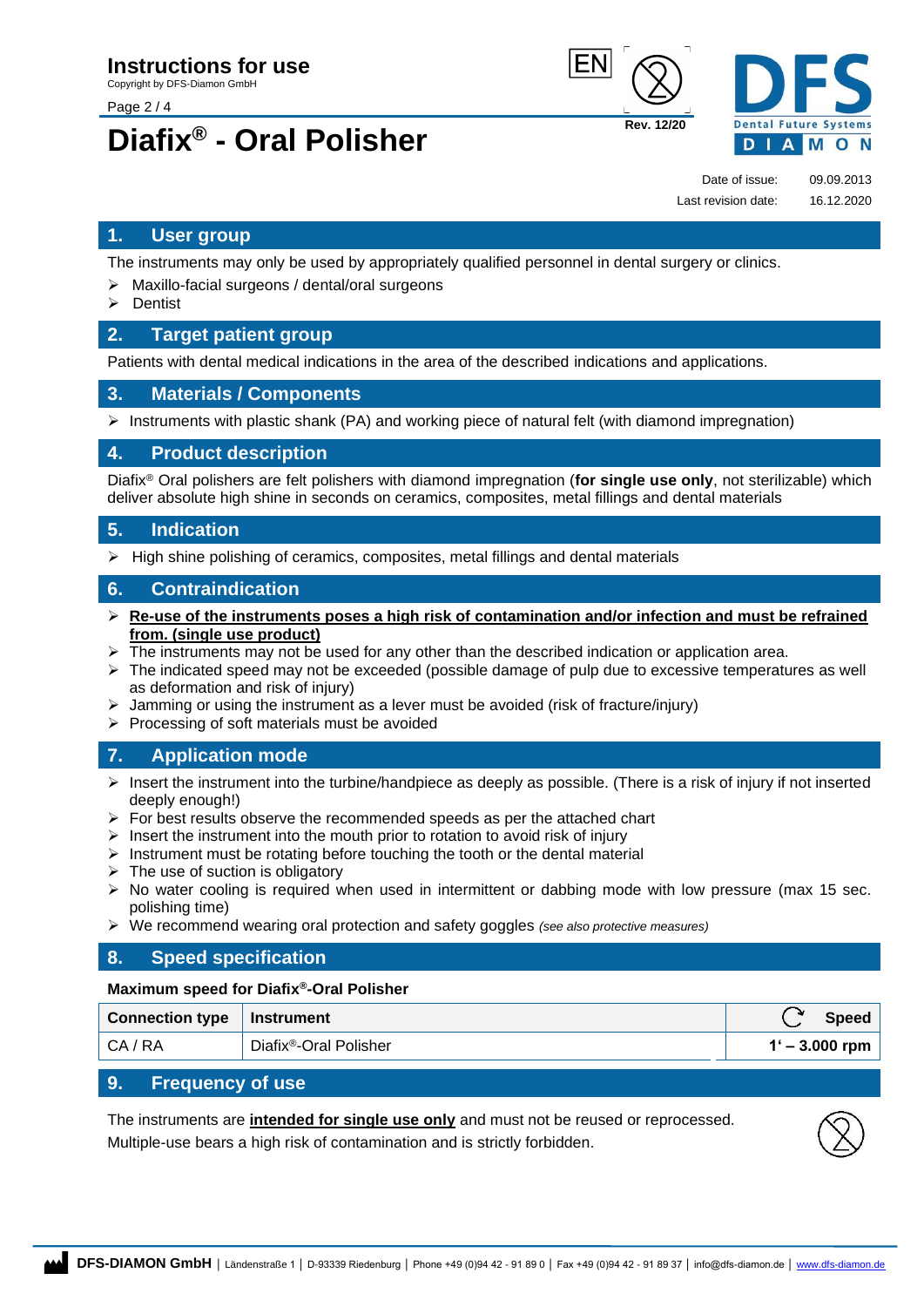Page 3 / 4

# **Diafix® - Oral Polisher Rev. 12/20**





Date of issue: 09.09.2013 Last revision date: 16.12.2020

### <span id="page-2-0"></span>**10. Instructions for disinfection before use**

Diafix®-Oral is **not** sterilizable and is intended for single use only. The instrument **must** be treated with a clear alcohol-free disinfectant before use (e.g. OCTENISEPT® clear, Schülke & Mayr).

#### **Procedure:**

- 1. Apply the disinfectant completely, generously and evenly. Rotate the felt polisher while spraying.
- 2. The compulsory resting time of the disinfectant (not less than 3 minutes) must be observed.
- 3. A slight residual moisture before use has no influence on the performance of the felt polisher *(optionally dry the instrument with filtered compressed air)*
- 4. Use the instrument soonest possible after disinfection

*Evidence of the general qualification of the instruments for an effective disinfection was provided by an independent, officially accredited and recognized (§ 15 (5) MPG) test laboratory using disinfectant OCTENISEPT® clear (Schülke & Mayr, Norderstedt). The procedure described above was considered.*

#### <span id="page-2-1"></span>**11. Storage**

- ➢ Do not store instruments in plastic pouches (damaged pouches can cause contamination of the instruments)
- $\triangleright$  Store in dry conditions



#### <span id="page-2-2"></span>**12. Protective measures / Warnings**

Protect yourself by wearing appropriate protective gear (gloves, goggles, mask)

#### <span id="page-2-3"></span>**13. Residual risks**

Possible residual risks are deformations due to gross faulty handling or contamination due to inappropriate disinfection or prohibited re-use which may lead to harm of the patient, user or third persons.

Faulty application of the instrument at excessive speed may lead to an excessive emission of the polishing agent. However, this does not pose any high risk for the patient, user or third person due to harmless ingredients of the impregnation.

In addition, there are the following further residual risks with regard to possible foreseeable application errors, which may result in harm to the patient:

- $\triangleright$  Incorrect use of speed (too low/too high)
- $\triangleright$  Contraindicated applications
- ➢ Applying excessive pressure

These residual risks are highly unlikely and are not expected in case of appropriate use and handling over the lifecycle of the instrument.

#### <span id="page-2-4"></span>**14. Traceability**

We recommend keeping the original packaging over the entire lifetime of the instrument in order to ensure traceability via the lot number.

### <span id="page-2-5"></span>**15. Disposal**

Used and/or defective parts need to be disinfected before disposal to avoid transmission of germs. Please be careful with sharp edges or tips.

After disinfection instruments can be discarded with general clinical waste.